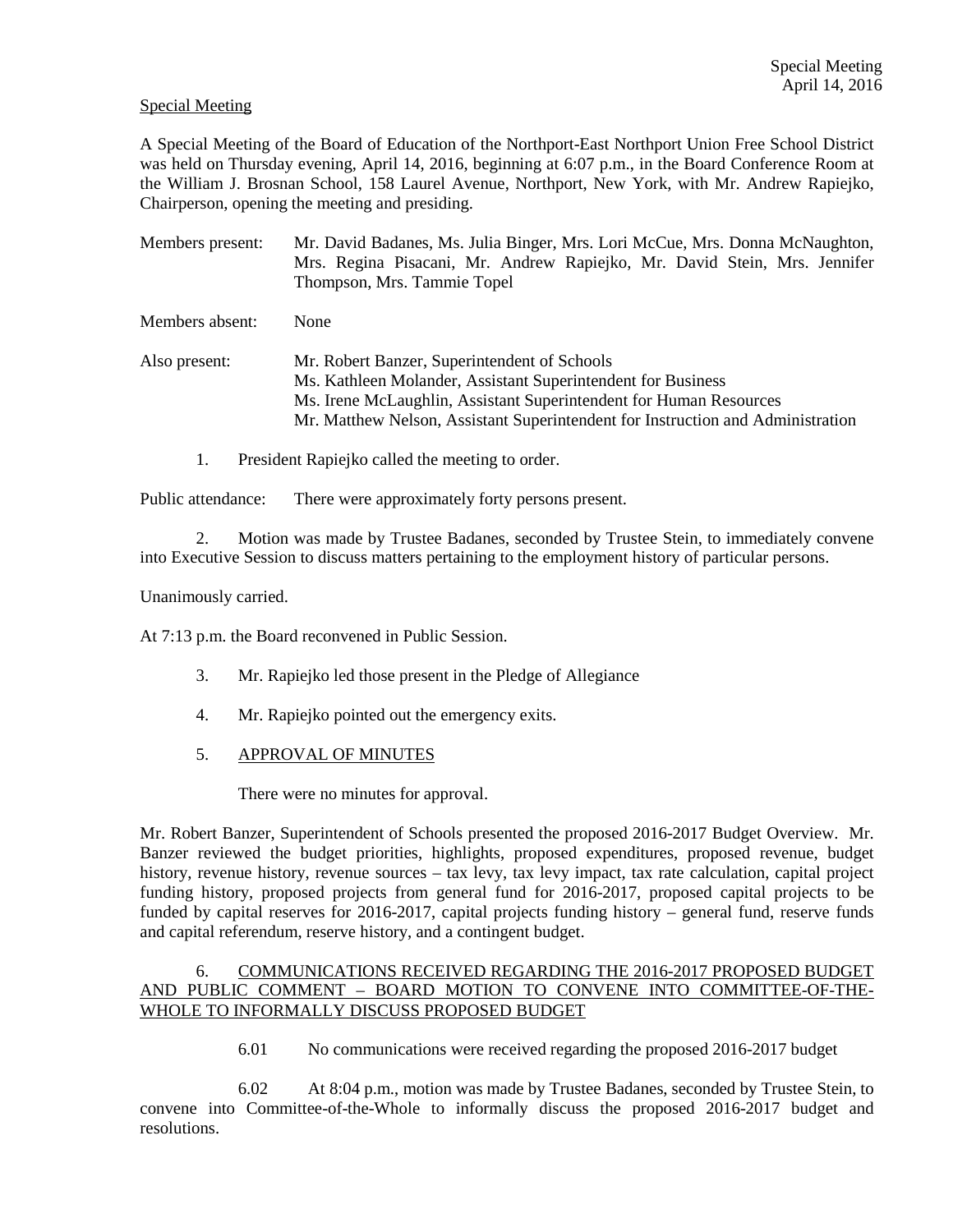Unanimously carried.

## 7. RECONVENE INTO SPECIAL MEETING

At 10:00 p.m., the Board came out of Committee-of-the-Whole and reconvened into the special meeting.

 7.01 Motion was made by Trustee McCue, seconded by Trustee McNaughton, to approve the following SEQRA resolution:

 "WHEREAS, the Board of Education of the Northport-East Northport Union Free School District desires to embark upon the following capital improvements at the District's facilities: (1) replacement of two boilers and associated mechanical systems with gas conversion at Pulaski Road Elementary School, (2) upgrade of fire alarms at Dickinson Avenue Elementary School, (3) renovation of the girls' softball field at Northport High School, (4) installation of field irrigation at Pulaski Road Elementary School, (5) renovation of bathrooms in the boys' and girls' locker rooms at Northport High School, (6) replacement of two boilers and associated mechanical systems with gas conversion at Ocean Avenue Elementary School, (7) complete renovation of boys' and girls' locker rooms at Northport Middle School, (8) replacement of gymnasium ceiling at Northport Middle School, and (9) gas conversion at Fifth Avenue Elementary School (hereinafter the "Projects"); and

 WHEREAS, said capital improvements are subject to classification under the State Environmental Quality Review Act (SEQRA); and

 WHEREAS, maintenance or repair involving no substantial changes in an existing structure or facility are classified as Type II Actions under the current Department of Environmental Conservation SEQR Regulations (Section 6 NYCRR 617.5 (c)(1); and

 WHEREAS, replacement, rehabilitation or reconstruction of a structure or a facility, in kind, on the same site, including upgrading buildings to meet building or fire codes, unless such action meets or exceeds any of the thresholds in section 617.4 are classified as Type II Actions under the current Department of Environmental Conservation SEQR Regulations (Section 6 NYCRR 617.5 (c)(2)); and

 WHEREAS, routine activities such as renovations to, or expansions of existing public school facilities by less than 10,000 square feet are classified as Type II Actions under the current Department of Environmental Conservation SEQR Regulations (Section 6 NYCRR 617.5 (c)(8)); and

 WHEREAS, the SEQR Regulations declare Type II Actions to be actions that have no significant impact on the environment and require no further review under SEQR; and

 WHEREAS, the Board of Education, as the only involved agency, has examined all information related to the capital improvement projects and has determined that the Projects are classified as Type II Actions pursuant to Section 617.5 (c)(1), (2) and (8) of the SEQR Regulations;

 NOW, THEREFORE, BE IT RESOLVED, that the Board of Education hereby declares itself lead agency in connection with the requirements of the State Environmental Quality Review Act; and

 BE IT FURTHER RESOLVED, that the Board of Education hereby declares that the Projects are Type II Actions, which require no further review under SEQR; and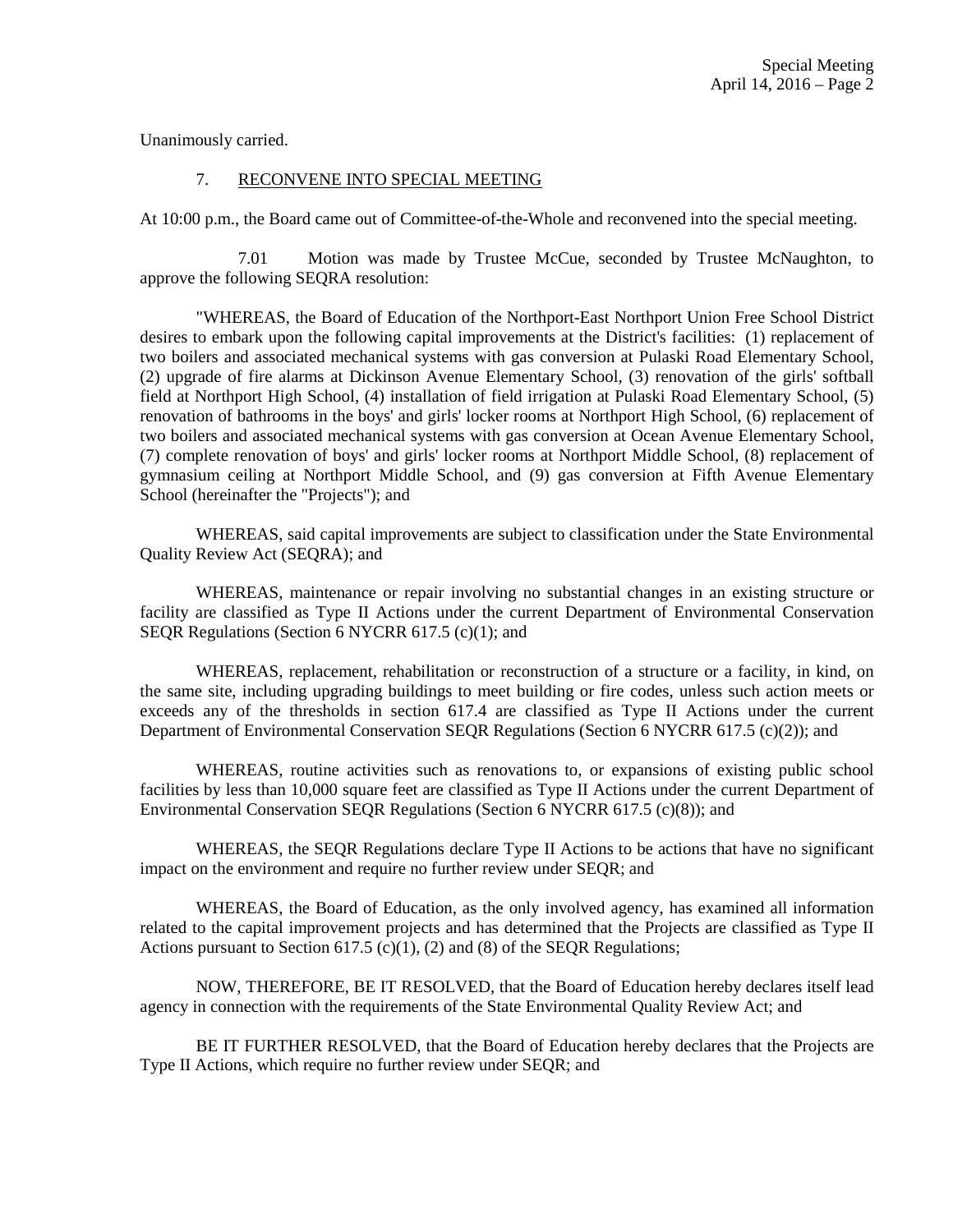BE IT FURTHER RESOLVED, that the Board of Education hereby shall forward an official copy of this Resolution to the New York State Education Department together with a copy of the correspondence from the New York State Office of Parks, Recreation and Historic Preservation in connection with its request for approval of the listed projects from the New York State Education Department."

Unanimously carried.

#### 8. FINALIZATION OF PROPOSITIONS

 8.01 Motion was made by Trustee Badanes, seconded by Trustee McNaughton, to approve the following Propositions that will be submitted to the Voters on May 17, 2016

 "BE IT RESOLVED, that the Board of Education shall present to the qualified voters of the Northport-East Northport Union Free School District at a special meeting to be held on May 17, 2016 the following proposition as 'Proposition no. 1':

## **RESOLVED, that the Annual School District Budget for the 2016-2017 School Year in the amount of \$161,380,883 and the necessary taxes therefore be approved**"

 "BE IT RESOLVED, that the Board of Education shall present to the qualified voters of the Northport-East Northport Union Free School District at a special meeting to be held on May 17, 2016 the following proposition in substantially the following form as 'Proposition No. 2':

**"SHALL the Board of Education of the Northport-East Northport Union Free School District be authorized to expend the sum of \$600,000 from the 2008 General Construction/Electro-Mechanical Capital Reserve and \$1,495,000 from the 2012 Capital Reserve II, for a total of \$2,095,000 for capital improvements as follows: (1) replacement of two boilers and associated mechanical systems with gas conversion at Ocean Avenue Elementary School, (2) complete renovation of boys and girls locker rooms at Northport Middle School, (3) replacement of gymnasium ceiling at Northport Middle School, and (4) gas conversion at Fifth Avenue Elementary School all of the foregoing to include all labor, materials, equipment, apparatus and incidental costs related thereto?"** 

 BE IT RESOLVED, that the Board of Education shall present to the qualified voters of the Northport-East Northport Union Free School District at a special meeting to be held on May 17, 2016 the following proposition as 'Proposition No. 3':

## **SHALL the number of members of the Board of Education of the Northport-East Northport Union Free School District be decreased from nine (9) to seven (7) members?"**

Unanimously carried.

Motion was made by Trustee Thompson, seconded by Trustee McNaughton, to table item 9.01

## 9. SUPERINTENDENT'S REPORT, GENERAL – FOR BOARD ACTION

9.01 TABLED – Personnel Actions Report

Unanimously carried.

Motion was made by Trustee Thompson, seconded by Trustee Badanes, to approve items 9.02, 9.03 and all items under 10.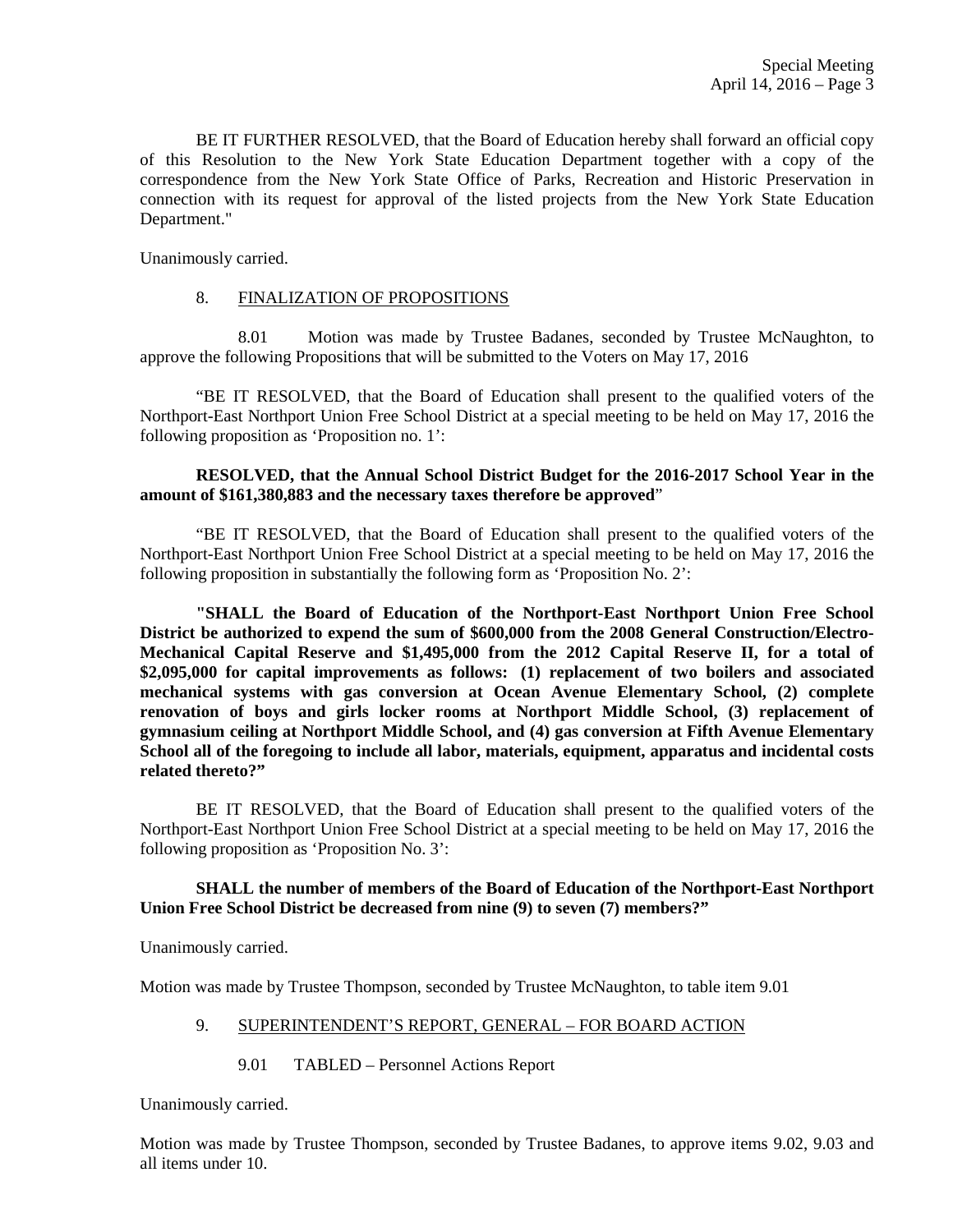- 9.02 Approving Schedule J Committee on Special Education
- 9.03 Approving the following resolution:

 "WHEREAS New York State Labor Law, Section 220, requires that contractors engaged by a school district for construction work are required to pay prevailing wages to their workers, and;

 WHEREAS, all contractors and subcontractors referenced above are required to submit certified payroll records to the school district in connection with their obligation to pay prevailing wage;

 NOW, THEREFORE, BE IT RESOLVED that Anthony Resca, Superintendent of Buildings and Grounds, is hereby designated to be the individual responsible for the receipt, collection and review for facial validity of certified payroll records."

#### 10. SUPERINTENDENT'S REPORT, FINANCIAL – FOR BOARD ACTION

10.01 Taking specified action on the following BIDS:

 EDUCATIONAL: 10.01.1 AWARD: Hosting and Support Services for Moodle Learning Platform

10.02 Receiving the following donations to the District:

 10.02.1 \$200.00 from Mark and Sheriann Scuzzarella to the Geraldine Wolf Welch Memorial Scholarship

 10.02.2 \$500.00 from William and Julie Brosnan to the William J. Brosnan Scholarship

10.03 Approving the following resolution:

 "BE IT RESOLVED, that the Board of Education hereby gratefully accepts a donation of \$2,741 from Northport-East Northport residents whose names are more fully set forth in the attached document, for the purposes of the Norwood Avenue Elementary School 5th Grade Bronx Zoo trip and increase the 2015-2016 budget code A2110.4010.00.2901 by \$2,741 for this purpose.

 BE IT RESOLVED, that the Board of Education hereby approves an increase in the revenue code A2705 of the 2015-2016 budget by \$2,741 with the understanding that this increase in revenue is the result of donations from Northport-East Northport residents."

10.04 Approving the following resolution:

 "BE IT RESOLVED, that the Board of Education hereby gratefully accepts a donation of \$9,000.00 from the East Northport Parents Charitable Foundation for the purposes of the Dickinson Avenue Elementary School trip to Washington, D.C. and increase the 2015-2016 budget code A2110.4010.00.2901 by \$9,000.00 for this purpose.

 BE IT RESOLVED, that the Board of Education hereby approves an increase in the revenue code A2705 of the 2015-2016 budget by \$9,000.00 with the understanding that this increase in revenue is the result of donations from the East Northport Parents Charitable Foundation."

10.05 Approving the following resolution: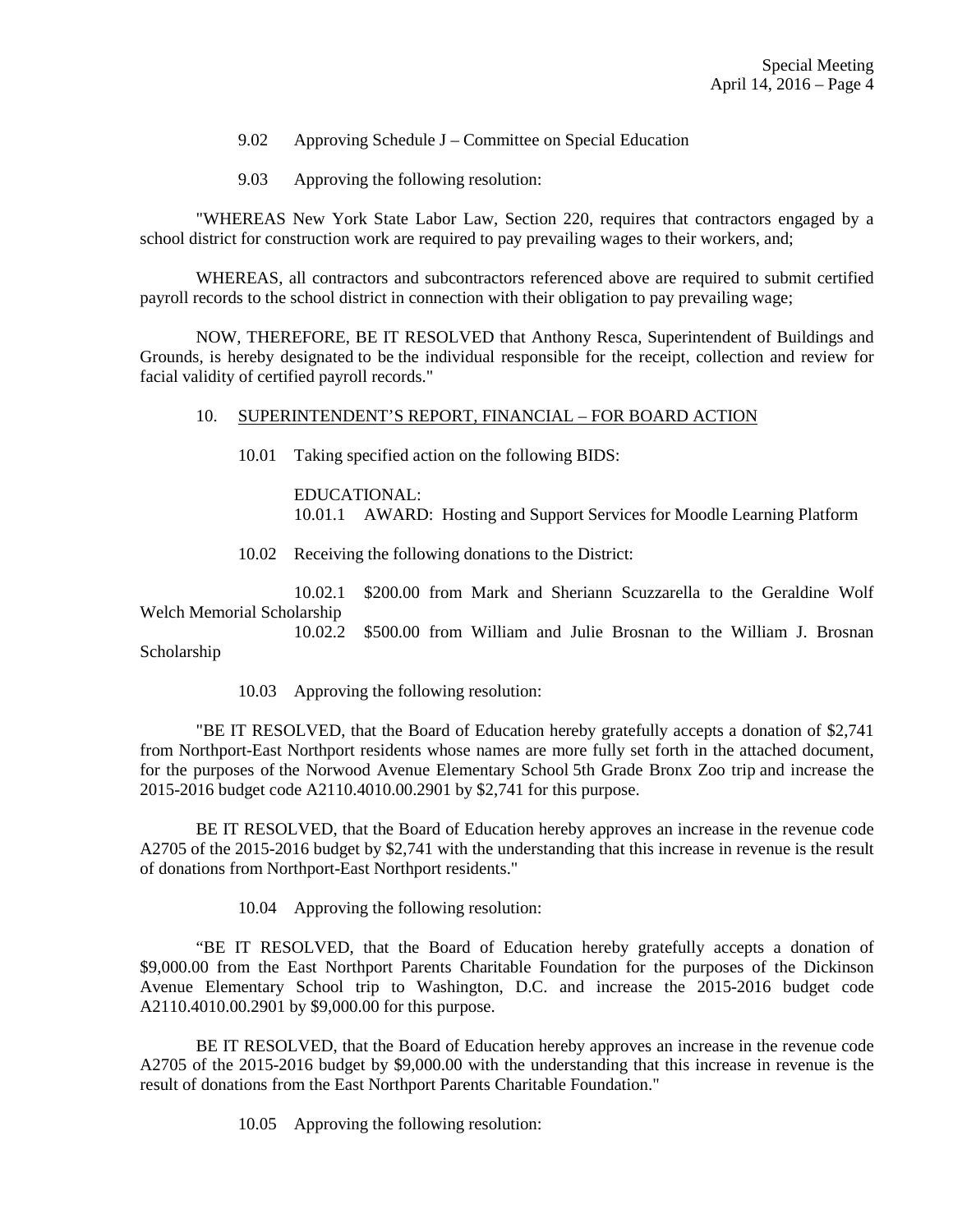"BE IT RESOLVED, that the Board of Education hereby gratefully accepts a donation of \$375 from Northport-East Northport residents whose names are more fully set forth in the attached document, for the purposes of covering the cost of transportation for the Northport High School Urban Studies class field trip on March 29, 2016 and increase the 2015-2016 budget code A2110.4161.30.2903 by \$375 for this purpose.

 BE IT RESOLVED, that the Board of Education hereby approves an increase in the revenue code A2705 of the 2015-2016 budget by \$375 with the understanding that this increase in revenue is the result of donations from Northport-East Northport residents."

 10.06 Approving a Program Confirmation and Acknowledgement between the Northport-East Northport Union Free School District and Brookhaven National Laboratory for an in school field trip for "Magnets to Go" 4<sup>th</sup> grade presentation in the amount of \$390.00 (NAS)

 10.07 Approving a Consulting Services Agreement between Advantage Care Diagnostic and Treatment Center, Inc. for Fay J. Lindner Center for Autism and Developmental Disabilities and the Northport-East Northport Union Free School District (Spec. Ed.)

 10.08 Approving a License and Operating Agreement between the Board of Education of the Northport-East Northport Union Free School District and Kaplan K12 Learning Services, LLC Sat Prep Courses at Northport High School 2016)

 10.09 Approving an Agreement between the Board of Education of the Northport-East Northport Union Free School District and McCarney Enterprises, Inc. d/b/a McCarney Tours (NHS Contract #60719)

 10.10 Approving a Rider to Agreement between the Northport-East Northport Union Free School District and Curriculum Travel of America, Inc. (NMS)

10.11 Approving the following Change Orders:

 10.11.1 Change Order No. 1, SED No. 58-04-04-03-0-006-022, William J. Brosnan School, increase in the amount of \$45,000.00

 10.11.2 Change Order No. 1, SED No. 58-04-04-03-0-008-020, Northport Middle School, decrease in the amount of \$5,436.48

10.12 Approving the following resolution:

 "BE IT RESOLVED, that the Board of Education hereby gratefully accepts a donation of \$3,714.45 from the East Northport Middle School PTSA, to be used for the cultural arts program fees and increase the 2015-2016 budget code A2060.4900.00.2904 by \$3,714.75 for this purpose.

 BE IT RESOLVED, that the Board of Education hereby approves an increase in the revenue code A2705 of the 2015-2016 budget by \$3,714.45 with the understanding that this increase in revenue is the result of donations from the East Northport Middle School PTSA"

 10.13 Approving an Engagement Letter from Albrecht, Viggiano, Zureck & Company, PC for the preparation of the District's June 30, 2016 financial statements

 10.14 Approving the Claims Auditor's Report for Warrants and Schedule of Claims for payments dated: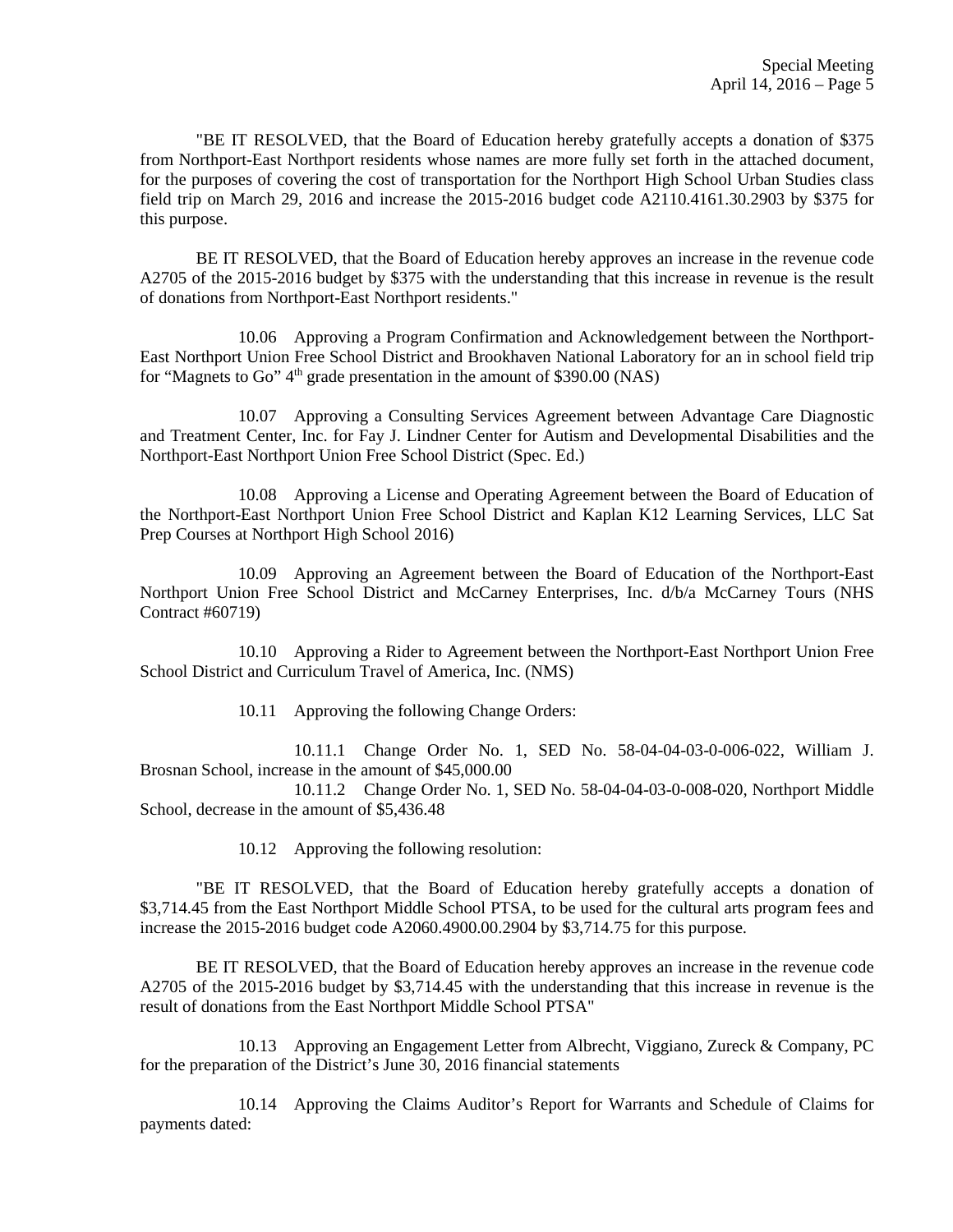February 12, 2016 (Payroll Trust & Agency Warrant), February 16, 2016 (Accounts Payable Warrant), February 26, 2016 (Payroll Trust & Agency Warrant), February 29, 2016 (Accounts Payable Warrant), February 2016 (Claims Audit Report)

 10.15 Approving the Claims Auditor's Report – Payroll Audit for the Payroll Distribution/Audit dated February 12, 2016 (Dickinson Avenue Elementary School)

 10.16 Approving the Treasurer's Report and Monthly Summary of Receipts and Disbursements:

10.16.1 Treasurer's Report for the period February 1, 2016 through February 29,

2016

10.16.2 Monthly Summary of Receipts and Disbursements for February 2016

10.17 Approving the Schedule of Investments as of February 29, 2016

10.18 Approving the Collateral Schedule for February 2016

10.19 Approving the Bank Reconciliation Report for the month ended February 29, 2016

 10.20 Approving the General Fund Projected Cash Flow Statement for the year ending 2015-2016, Actual Data July 1, 2015 – February 29, 2016, Estimated Data March 1, 2016 – June 30, 2016

 10.21 Approving the Monthly Revenue and Budget Status Report, School Lunch Fund for the month ending February 29, 2016

 10.22 Approving the Monthly Revenue and Budget Status Report, Special Aid Fund for the month ending February 29, 2016

 10.23 Approving the Monthly Revenue and Budget Status Report, General Fund for the month ending February 29, 2016

 10.24 Approving the Monthly Revenue and Budget Status Report, Capital Fund for the month ending February 29, 2016

 10.25 Approving the School Lunch Profit and Loss Statement for the month ending February 29, 2016

10.26 Approving Transfer of General Fund Appropriations in the 2015-2016 budget

Vote on Trustee Thompsons's motion to approve items 9.02, 9.03 and all items under 10. was unanimously carried.

#### 11. SUPERINTENDENT'S REPORT – FOR INFORMATION ONLY

## 11.01 Schedule H – Use of Facilities

Trustee Pisacani stated that with the improvement the District wants to make to the fields and athletic facilities, the Use of Facilities policy needs to be looked at. Mrs. Pisacani stated that no one is turned away and the outside facilities need to have some down time.

Mr. Carl Litt stated that the charges for using the facilities need to be looked at, the community membership required to use the facilities, and nonprofit applications.